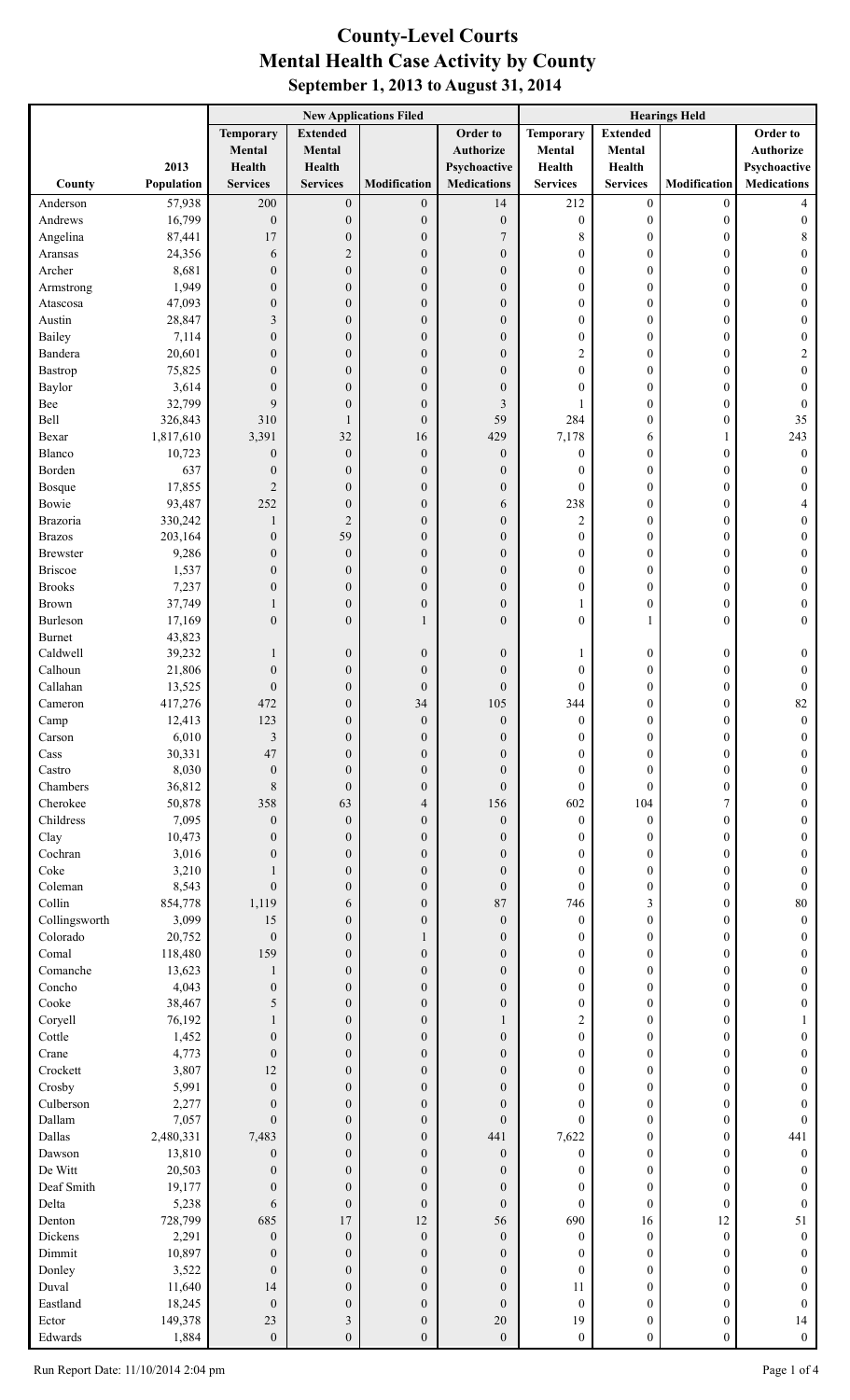## **County-Level Courts September 1, 2013 to August 31, 2014 Mental Health Case Activity by County**

|                       |                   | <b>New Applications Filed</b>        |                                      |                                      | <b>Hearings Held</b>                 |                                      |                                    |                                      |                                      |
|-----------------------|-------------------|--------------------------------------|--------------------------------------|--------------------------------------|--------------------------------------|--------------------------------------|------------------------------------|--------------------------------------|--------------------------------------|
|                       |                   | <b>Temporary</b>                     | <b>Extended</b>                      |                                      | Order to                             | <b>Temporary</b>                     | <b>Extended</b>                    |                                      | Order to                             |
|                       |                   | Mental                               | Mental                               |                                      | <b>Authorize</b>                     | Mental                               | Mental                             |                                      | <b>Authorize</b>                     |
|                       | 2013              | Health                               | Health                               |                                      | Psychoactive                         | Health                               | Health                             |                                      | Psychoactive                         |
| County                | Population        | <b>Services</b>                      | <b>Services</b>                      | Modification                         | <b>Medications</b>                   | <b>Services</b>                      | <b>Services</b>                    | Modification                         | <b>Medications</b>                   |
| El Paso<br>Ellis      | 827,718           | 1,036                                | 5                                    | 114                                  | 120                                  | 1,191                                | $\overline{4}$                     | 102                                  | $88\,$                               |
| Erath                 | 155,976<br>39,658 | 161<br>1                             | $\boldsymbol{0}$<br>$\boldsymbol{0}$ | $\boldsymbol{0}$<br>$\mathbf{0}$     | 1<br>$\boldsymbol{0}$                | 55<br>1                              | $\boldsymbol{0}$<br>$\overline{0}$ | $\boldsymbol{0}$<br>$\boldsymbol{0}$ | $\boldsymbol{0}$<br>$\mathbf{0}$     |
| Falls                 | 17,493            | $\mathbf{0}$                         | $\boldsymbol{0}$                     | $\boldsymbol{0}$                     | $\boldsymbol{0}$                     | $\boldsymbol{0}$                     | $\overline{0}$                     | $\boldsymbol{0}$                     | $\overline{0}$                       |
| Fannin                | 33,659            | 10                                   | 1                                    | $\boldsymbol{0}$                     | $\boldsymbol{0}$                     | 14                                   |                                    | $\boldsymbol{0}$                     | $\overline{0}$                       |
| Fayette               | 24,821            | $\boldsymbol{0}$                     | $\boldsymbol{0}$                     | $\boldsymbol{0}$                     | $\boldsymbol{0}$                     | $\boldsymbol{0}$                     | $\overline{0}$                     | $\boldsymbol{0}$                     | $\overline{0}$                       |
| Fisher                | 3,856             | $\boldsymbol{0}$                     | $\boldsymbol{0}$                     | $\boldsymbol{0}$                     | $\boldsymbol{0}$                     | $\boldsymbol{0}$                     | $\mathbf{0}$                       | $\boldsymbol{0}$                     | $\overline{0}$                       |
| Floyd                 | 6,230             | $\overline{2}$                       | $\boldsymbol{0}$                     | $\boldsymbol{0}$                     | $\boldsymbol{0}$                     | $\boldsymbol{0}$                     | $\mathbf{0}$                       | $\boldsymbol{0}$                     | $\boldsymbol{0}$                     |
| Foard                 | 1,277             | $\boldsymbol{0}$                     | $\boldsymbol{0}$                     | $\boldsymbol{0}$                     | $\boldsymbol{0}$                     | $\boldsymbol{0}$                     | $\mathbf{0}$                       | $\boldsymbol{0}$                     | $\boldsymbol{0}$                     |
| Fort Bend<br>Franklin | 652,365<br>10,660 | 120<br>$\overline{2}$                | $\overline{4}$<br>$\boldsymbol{0}$   | $\boldsymbol{0}$<br>$\boldsymbol{0}$ | $\boldsymbol{0}$<br>$\boldsymbol{0}$ | 32<br>$\boldsymbol{0}$               | 2<br>$\overline{0}$                | $\boldsymbol{0}$<br>$\boldsymbol{0}$ | 5<br>$\boldsymbol{0}$                |
| Freestone             | 19,646            | 13                                   | $\boldsymbol{0}$                     | $\boldsymbol{0}$                     | $\overline{0}$                       | $\boldsymbol{0}$                     | $\overline{0}$                     | $\boldsymbol{0}$                     | $\overline{0}$                       |
| Frio                  | 18,065            | $\mathbf{0}$                         | $\boldsymbol{0}$                     | $\boldsymbol{0}$                     | $\overline{0}$                       | $\boldsymbol{0}$                     | $\mathbf{0}$                       | $\boldsymbol{0}$                     | $\overline{0}$                       |
| Gaines                | 18,921            | $\boldsymbol{0}$                     | $\boldsymbol{0}$                     | $\boldsymbol{0}$                     | $\overline{0}$                       | $\boldsymbol{0}$                     | $\mathbf{0}$                       | $\boldsymbol{0}$                     | $\overline{0}$                       |
| Galveston             | 306,782           | 102                                  | $\boldsymbol{0}$                     | $\boldsymbol{0}$                     | 69                                   | 12                                   | $\mathbf{0}$                       | $\boldsymbol{0}$                     | $\overline{0}$                       |
| Garza                 | 6,317             | $\boldsymbol{0}$                     | $\boldsymbol{0}$                     | $\boldsymbol{0}$                     | $\boldsymbol{0}$                     | $\boldsymbol{0}$                     | $\mathbf{0}$                       | $\boldsymbol{0}$                     | $\overline{0}$                       |
| Gillespie             | 25,357            | $\boldsymbol{0}$                     | $\boldsymbol{0}$                     | $\boldsymbol{0}$                     | $\boldsymbol{0}$                     | $\boldsymbol{0}$                     | $\mathbf{0}$                       | $\boldsymbol{0}$                     | $\overline{0}$                       |
| Glasscock<br>Goliad   | 1,251             | $\boldsymbol{0}$                     | $\boldsymbol{0}$                     | $\boldsymbol{0}$                     | $\boldsymbol{0}$                     | $\boldsymbol{0}$                     | $\mathbf{0}$                       | $\boldsymbol{0}$                     | $\theta$                             |
| Gonzales              | 7,465<br>20,312   | $\boldsymbol{0}$<br>$\boldsymbol{0}$ | $\boldsymbol{0}$<br>$\boldsymbol{0}$ | $\boldsymbol{0}$<br>$\boldsymbol{0}$ | $\overline{0}$<br>$\boldsymbol{0}$   | $\boldsymbol{0}$<br>$\boldsymbol{0}$ | $\mathbf{0}$<br>$\Omega$           | $\boldsymbol{0}$<br>$\boldsymbol{0}$ | $\mathbf{0}$<br>$\boldsymbol{0}$     |
| Gray                  | 23,043            | 89                                   | $\boldsymbol{0}$                     | $\boldsymbol{0}$                     | 90                                   | 166                                  | $\mathbf{0}$                       | $\boldsymbol{0}$                     | 80                                   |
| Grayson               | 122,353           | 355                                  | $\boldsymbol{0}$                     | $\boldsymbol{0}$                     | 5                                    | 308                                  | $\mathbf{0}$                       | $\boldsymbol{0}$                     | $\mathbf{1}$                         |
| Gregg                 | 123,024           | 114                                  | $\boldsymbol{0}$                     | $\boldsymbol{0}$                     | 114                                  | 228                                  | $\mathbf{0}$                       | $\boldsymbol{0}$                     | 114                                  |
| Grimes                | 26,859            | $\boldsymbol{0}$                     | $\boldsymbol{0}$                     | $\boldsymbol{0}$                     | $\boldsymbol{0}$                     | $\boldsymbol{0}$                     | $\mathbf{0}$                       | $\boldsymbol{0}$                     | $\boldsymbol{0}$                     |
| Guadalupe             | 143,183           | $\boldsymbol{0}$                     | $\boldsymbol{0}$                     | $\boldsymbol{0}$                     | $\boldsymbol{0}$                     | $\boldsymbol{0}$                     | $\mathbf{0}$                       | $\boldsymbol{0}$                     | $\mathbf{0}$                         |
| Hale                  | 35,764            | 235                                  | 74                                   | $\boldsymbol{0}$                     | $\boldsymbol{0}$                     | 5                                    | $\mathbf{0}$                       | $\boldsymbol{0}$                     | $\mathbf{0}$                         |
| Hall<br>Hamilton      | 3,239<br>8,310    | $\boldsymbol{0}$<br>$\boldsymbol{0}$ | $\boldsymbol{0}$<br>$\boldsymbol{0}$ | $\boldsymbol{0}$<br>$\boldsymbol{0}$ | $\boldsymbol{0}$<br>$\overline{0}$   | $\boldsymbol{0}$<br>$\boldsymbol{0}$ | $\mathbf{0}$<br>$\Omega$           | $\boldsymbol{0}$<br>$\boldsymbol{0}$ | $\overline{0}$<br>$\theta$           |
| Hansford              | 5,555             | $\boldsymbol{0}$                     | $\boldsymbol{0}$                     | $\mathbf{0}$                         | $\overline{0}$                       | $\boldsymbol{0}$                     | $\theta$                           | $\boldsymbol{0}$                     | $\mathbf{0}$                         |
| Hardeman              | 4,016             | $\boldsymbol{0}$                     | $\boldsymbol{0}$                     | $\boldsymbol{0}$                     | $\overline{0}$                       | $\boldsymbol{0}$                     | $\theta$                           | $\boldsymbol{0}$                     | $\mathbf{0}$                         |
| Hardin                | 55,417            | $\boldsymbol{0}$                     | $\boldsymbol{0}$                     | $\boldsymbol{0}$                     | $\overline{0}$                       | 0                                    | $\theta$                           | $\boldsymbol{0}$                     | $\boldsymbol{0}$                     |
| Harris                | 4,336,853         | 12,528                               |                                      | 9                                    | 619                                  | 7,695                                | $\Omega$                           | $\overline{c}$                       | 298                                  |
| Harrison              | 66,886            | 21                                   | $\overline{c}$                       | $\boldsymbol{0}$                     | 10                                   | 19                                   | 2                                  | $\boldsymbol{0}$                     | 9                                    |
| Hartley               | 6,100             | $\mathbf{0}$                         | $\boldsymbol{0}$                     | $\boldsymbol{0}$                     | $\boldsymbol{0}$                     | $\boldsymbol{0}$                     | $\overline{0}$                     | $\boldsymbol{0}$                     | $\overline{0}$                       |
| Haskell<br>Hays       | 5,875<br>176,026  | $\overline{0}$<br>46                 | $\boldsymbol{0}$<br>$\boldsymbol{0}$ | $\overline{0}$<br>$\overline{0}$     | $\boldsymbol{0}$<br>$\boldsymbol{0}$ | $\boldsymbol{0}$<br>75               | $\overline{0}$<br>$\overline{0}$   | $\boldsymbol{0}$<br>$\boldsymbol{0}$ | $\theta$<br>$\overline{0}$           |
| Hemphill              | 4,158             | $\mathbf{0}$                         | $\boldsymbol{0}$                     | $\overline{0}$                       | $\overline{0}$                       | $\boldsymbol{0}$                     | $\overline{0}$                     | $\boldsymbol{0}$                     | $\theta$                             |
| Henderson             | 78,675            | 249                                  | $\boldsymbol{0}$                     | $\overline{0}$                       | $\overline{0}$                       | $\boldsymbol{0}$                     | $\overline{0}$                     | $\boldsymbol{0}$                     | 3                                    |
| Hidalgo               | 815,996           | 87                                   | $\boldsymbol{0}$                     | $\overline{0}$                       | 18                                   | 166                                  | $\overline{0}$                     | $\boldsymbol{0}$                     | 24                                   |
| Hill                  | 34,823            | 12                                   | $\boldsymbol{0}$                     | $\overline{0}$                       | $\boldsymbol{0}$                     | $\boldsymbol{0}$                     | $\overline{0}$                     | $\boldsymbol{0}$                     | $\mathbf{0}$                         |
| Hockley               | 23,530            | $\mathbf{1}$                         | $\boldsymbol{0}$                     | $\overline{0}$                       | $\boldsymbol{0}$                     | $\boldsymbol{0}$                     | $\overline{0}$                     | $\boldsymbol{0}$                     | $\mathbf{0}$                         |
| Hood                  | 52,905            | 5                                    | $\boldsymbol{0}$                     | $\overline{0}$                       | $\boldsymbol{0}$                     | 3                                    | $\Omega$                           | $\boldsymbol{0}$                     | $\mathbf{0}$                         |
| Hopkins<br>Houston    | 35,565<br>22,911  | 121<br>6                             | $\boldsymbol{0}$<br>$\boldsymbol{0}$ | $\overline{0}$<br>$\overline{0}$     | $\overline{0}$<br>$\overline{0}$     | 88<br>$\boldsymbol{0}$               | $\Omega$<br>$\mathbf{0}$           | $\boldsymbol{0}$<br>$\boldsymbol{0}$ | $\mathbf{0}$<br>$\mathbf{0}$         |
| Howard                | 36,147            | 347                                  | 25                                   | $\overline{0}$                       | 202                                  | 455                                  | 23                                 | $\boldsymbol{0}$                     | 106                                  |
| Hudspeth              | 3,318             | $\boldsymbol{0}$                     | $\boldsymbol{0}$                     | $\boldsymbol{0}$                     | $\mathbf{0}$                         | $\boldsymbol{0}$                     | $\mathbf{0}$                       | $\boldsymbol{0}$                     | $\boldsymbol{0}$                     |
| Hunt                  | 87,048            | 254                                  | $\boldsymbol{0}$                     | $\overline{0}$                       | 21                                   | 184                                  | $\overline{0}$                     | $\boldsymbol{0}$                     | 18                                   |
| Hutchinson            | 21,819            | $\boldsymbol{0}$                     | $\boldsymbol{0}$                     | $\overline{0}$                       | $\boldsymbol{0}$                     | $\boldsymbol{0}$                     | $\overline{0}$                     | $\boldsymbol{0}$                     | $\mathbf{0}$                         |
| Irion                 | 1,612             | $\boldsymbol{0}$                     | $\boldsymbol{0}$                     | $\overline{0}$                       | $\boldsymbol{0}$                     | 0                                    | $\overline{0}$                     | $\boldsymbol{0}$                     | $\mathbf{0}$                         |
| Jack                  | 8,957             | $\mathbf{0}$                         | $\boldsymbol{0}$                     | $\overline{0}$                       | $\boldsymbol{0}$                     | 0                                    | $\overline{0}$                     | $\boldsymbol{0}$                     | $\theta$                             |
| Jackson<br>Jasper     | 14,591<br>35,649  | $\mathbf{0}$<br>5                    | $\boldsymbol{0}$<br>$\mathbf 2$      | $\overline{0}$<br>$\overline{0}$     | $\boldsymbol{0}$<br>$\overline{0}$   | $\boldsymbol{0}$<br>4                | $\Omega$<br>$\overline{0}$         | $\boldsymbol{0}$<br>$\boldsymbol{0}$ | $\theta$<br>$\mathbf{0}$             |
| Jeff Davis            | 2,253             | 1                                    | $\boldsymbol{0}$                     | $\overline{0}$                       | $\overline{0}$                       | $\mathbf{0}$                         | $\overline{0}$                     | $\boldsymbol{0}$                     | $\mathbf{0}$                         |
| Jefferson             | 252,358           | 1,200                                | $\boldsymbol{0}$                     | $\overline{0}$                       | 213                                  | 2,267                                | $\overline{0}$                     | $\boldsymbol{0}$                     | 148                                  |
| Jim Hogg              | 5,245             | $\boldsymbol{0}$                     | $\boldsymbol{0}$                     | $\overline{0}$                       | $\boldsymbol{0}$                     | $\boldsymbol{0}$                     | $\overline{0}$                     | $\boldsymbol{0}$                     | $\mathbf{0}$                         |
| Jim Wells             | 41,680            | 92                                   | $\boldsymbol{0}$                     | $\overline{0}$                       | $\boldsymbol{0}$                     | 93                                   | $\overline{0}$                     | $\boldsymbol{0}$                     | $\mathbf{0}$                         |
| Johnson               | 154,707           | 69                                   | $\boldsymbol{0}$                     | $\overline{0}$                       | $\boldsymbol{0}$                     | 55                                   | $\overline{0}$                     | $\boldsymbol{0}$                     | $\mathbf{0}$                         |
| Jones                 | 19,859            | 18                                   | $\boldsymbol{0}$                     | $\overline{0}$                       | $\overline{0}$                       | $\boldsymbol{0}$                     | $\overline{0}$                     | $\boldsymbol{0}$                     | $\theta$                             |
| Karnes<br>Kaufman     | 15,081            | $\overline{0}$                       | $\boldsymbol{0}$                     | $\overline{0}$                       | $\mathbf{0}$                         | $\mathbf{0}$                         | $\overline{0}$                     | $\boldsymbol{0}$                     | $\mathbf{0}$                         |
| Kendall               | 108,568<br>37,766 | 190<br>$\boldsymbol{0}$              | $\mathbf 2$<br>$\boldsymbol{0}$      | $\overline{0}$<br>$\overline{0}$     | 55<br>$\boldsymbol{0}$               | 214<br>$\boldsymbol{0}$              | 1<br>$\overline{0}$                | $\boldsymbol{0}$<br>$\boldsymbol{0}$ | 52<br>$\boldsymbol{0}$               |
| Kenedy                | 412               | $\theta$                             | $\boldsymbol{0}$                     | $\overline{0}$                       | $\mathbf{0}$                         | $\boldsymbol{0}$                     | $\overline{0}$                     | $\boldsymbol{0}$                     | $\mathbf{0}$                         |
| Kent                  | 807               | $\boldsymbol{0}$                     | $\boldsymbol{0}$                     | $\overline{0}$                       | $\mathbf{0}$                         | $\mathbf{0}$                         | $\Omega$                           | $\boldsymbol{0}$                     | $\mathbf{0}$                         |
| Kerr                  | 49,953            | 578                                  | $\boldsymbol{0}$                     | $\overline{0}$                       | 62                                   | 534                                  | $\overline{0}$                     | $\boldsymbol{0}$                     | 54                                   |
| Kimble                | 4,481             | $\boldsymbol{0}$                     | $\boldsymbol{0}$                     | $\overline{0}$                       | $\boldsymbol{0}$                     | $\boldsymbol{0}$                     | $\Omega$                           | $\boldsymbol{0}$                     | $\mathbf{0}$                         |
| King                  | 285               | $\boldsymbol{0}$                     | $\boldsymbol{0}$                     | $\overline{0}$                       | $\boldsymbol{0}$                     | 0                                    | $\Omega$                           | $\boldsymbol{0}$                     | $\mathbf{0}$                         |
| Kinney                | 3,586             | $\boldsymbol{0}$                     | $\boldsymbol{0}$                     | $\overline{0}$                       | $\overline{0}$                       | $\boldsymbol{0}$                     | $\Omega$                           | $\boldsymbol{0}$                     | $\mathbf{0}$                         |
| Kleberg<br>Knox       | 32,101<br>3,767   | 19<br>$\boldsymbol{0}$               | $\mathbf{1}$<br>$\boldsymbol{0}$     | $\boldsymbol{0}$<br>$\boldsymbol{0}$ | $\boldsymbol{0}$<br>$\boldsymbol{0}$ | 19<br>$\boldsymbol{0}$               | $\overline{0}$<br>$\boldsymbol{0}$ | $\boldsymbol{0}$<br>$\boldsymbol{0}$ | $\boldsymbol{0}$<br>$\boldsymbol{0}$ |
|                       |                   |                                      |                                      |                                      |                                      |                                      |                                    |                                      |                                      |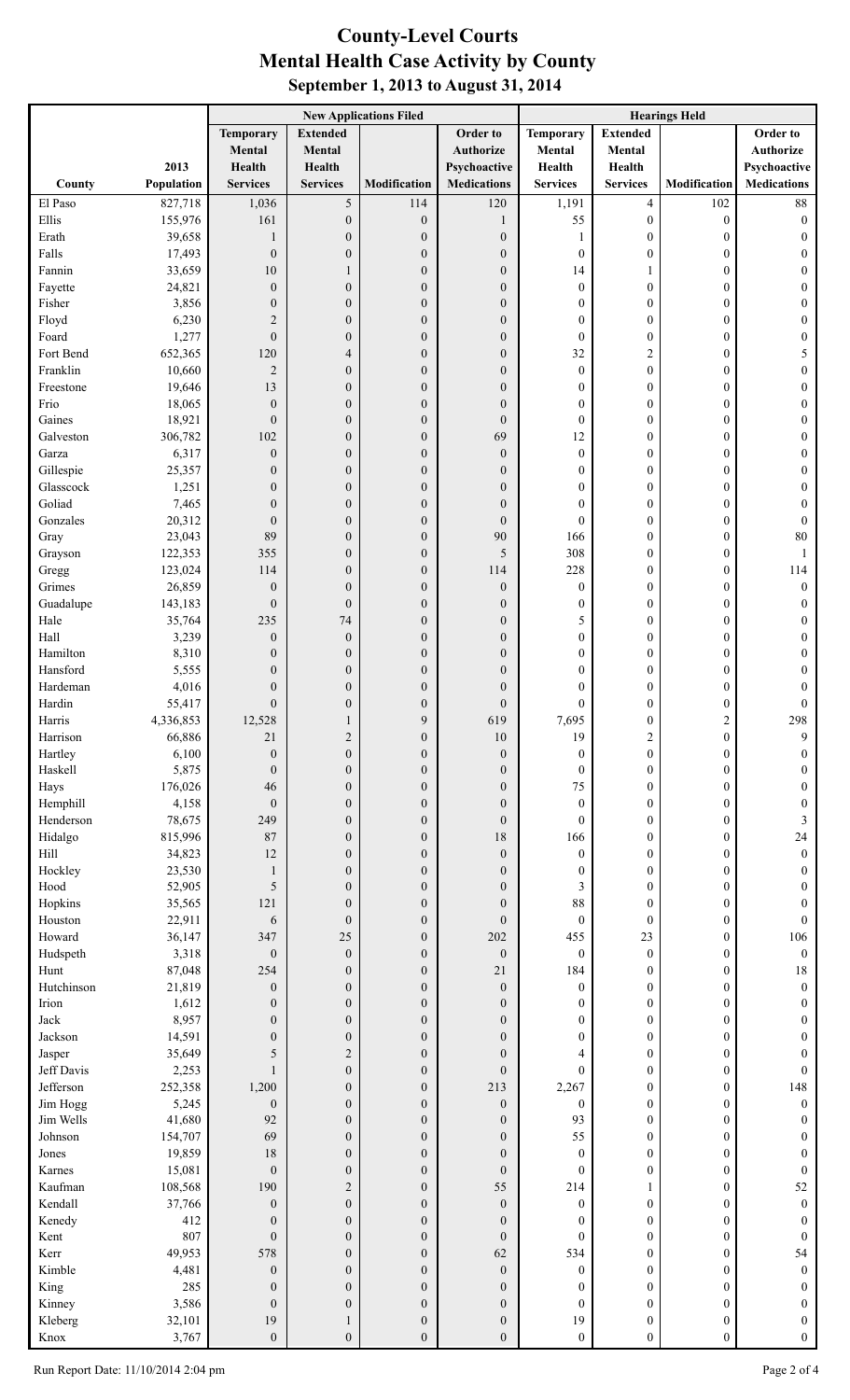## **County-Level Courts September 1, 2013 to August 31, 2014 Mental Health Case Activity by County**

|                        |                   | <b>New Applications Filed</b>        |                                      |                                      |                                      | <b>Hearings Held</b>                 |                                      |                                      |                                      |
|------------------------|-------------------|--------------------------------------|--------------------------------------|--------------------------------------|--------------------------------------|--------------------------------------|--------------------------------------|--------------------------------------|--------------------------------------|
|                        |                   | <b>Temporary</b>                     | <b>Extended</b>                      |                                      | Order to                             | <b>Temporary</b>                     | <b>Extended</b>                      |                                      | Order to                             |
|                        |                   | Mental                               | Mental                               |                                      | Authorize                            | Mental                               | Mental                               |                                      | Authorize                            |
|                        | 2013              | Health                               | Health                               |                                      | Psychoactive                         | Health                               | Health                               |                                      | Psychoactive                         |
| County                 | Population        | <b>Services</b>                      | <b>Services</b>                      | Modification                         | <b>Medications</b>                   | <b>Services</b>                      | <b>Services</b>                      | Modification                         | <b>Medications</b>                   |
| La Salle<br>Lamar      | 7,369<br>49,426   | $\boldsymbol{0}$<br>331              | $\boldsymbol{0}$<br>$\boldsymbol{0}$ | $\boldsymbol{0}$<br>1                | $\mathbf{0}$<br>99                   | $\boldsymbol{0}$<br>160              | $\boldsymbol{0}$<br>$\boldsymbol{0}$ | $\boldsymbol{0}$<br>$\boldsymbol{0}$ | $\mathbf{0}$<br>$44\,$               |
| Lamb                   | 13,775            | $\boldsymbol{0}$                     | $\boldsymbol{0}$                     | $\boldsymbol{0}$                     | $\boldsymbol{0}$                     | $\boldsymbol{0}$                     | $\boldsymbol{0}$                     | $\boldsymbol{0}$                     | $\boldsymbol{0}$                     |
| Lampasas               | 20,222            | $\boldsymbol{0}$                     | $\boldsymbol{0}$                     | $\boldsymbol{0}$                     | $\theta$                             | 0                                    | $\boldsymbol{0}$                     | $\boldsymbol{0}$                     | $\boldsymbol{0}$                     |
| Lavaca                 | 19,581            | $\boldsymbol{0}$                     | $\boldsymbol{0}$                     | $\boldsymbol{0}$                     | $\mathbf{0}$                         | 0                                    | $\boldsymbol{0}$                     | $\boldsymbol{0}$                     | 0                                    |
| Lee                    | 16,628            | $\boldsymbol{0}$                     | $\boldsymbol{0}$                     | $\boldsymbol{0}$                     | $\mathbf{0}$                         | 0                                    | $\boldsymbol{0}$                     | $\boldsymbol{0}$                     | 0                                    |
| Leon                   | 16,742            | $\mathbf{0}$                         | $\sqrt{2}$                           | $\boldsymbol{0}$                     | $\mathbf{0}$                         | 0                                    | $\overline{0}$                       | $\boldsymbol{0}$                     | 0                                    |
| Liberty                | 76,907            | 9                                    | $\mathbf{1}$                         | $\boldsymbol{0}$                     | $\mathbf{0}$                         | 3                                    | 1                                    | $\boldsymbol{0}$                     | 0                                    |
| Limestone              | 23,326            | 25                                   | $\boldsymbol{0}$                     | $\boldsymbol{0}$                     | $\mathbf{0}$                         | 1                                    | $\boldsymbol{0}$                     | $\boldsymbol{0}$                     | 0                                    |
| Lipscomb<br>Live Oak   | 3,485<br>11,867   | $\mathbf{0}$<br>1                    | $\boldsymbol{0}$<br>$\boldsymbol{0}$ | $\boldsymbol{0}$<br>$\boldsymbol{0}$ | $\mathbf{0}$<br>$\mathbf{0}$         | 0<br>0                               | $\boldsymbol{0}$<br>$\boldsymbol{0}$ | $\boldsymbol{0}$<br>$\boldsymbol{0}$ | 0<br>0                               |
| Llano                  | 19,444            | $\boldsymbol{0}$                     | $\boldsymbol{0}$                     | $\boldsymbol{0}$                     | $\mathbf{0}$                         | 0                                    | $\boldsymbol{0}$                     | $\boldsymbol{0}$                     | 0                                    |
| Loving                 | 95                | $\boldsymbol{0}$                     | $\boldsymbol{0}$                     | $\boldsymbol{0}$                     | $\boldsymbol{0}$                     | $\boldsymbol{0}$                     | $\boldsymbol{0}$                     | $\boldsymbol{0}$                     | 0                                    |
| Lubbock                | 289,324           | 577                                  | $\boldsymbol{0}$                     | $\boldsymbol{0}$                     | 1                                    | 33                                   | $\boldsymbol{0}$                     | $\boldsymbol{0}$                     | 6                                    |
| Lynn                   | 5,723             | $\boldsymbol{0}$                     | $\boldsymbol{0}$                     | $\boldsymbol{0}$                     | $\boldsymbol{0}$                     | $\boldsymbol{0}$                     | $\boldsymbol{0}$                     | $\boldsymbol{0}$                     | $\boldsymbol{0}$                     |
| Madison                | 13,781            | $\boldsymbol{0}$                     | $\boldsymbol{0}$                     | $\boldsymbol{0}$                     | $\mathbf{0}$                         | 0                                    | $\boldsymbol{0}$                     | $\boldsymbol{0}$                     | 0                                    |
| Marion                 | 10,235            | $\mathbf{0}$                         | $\boldsymbol{0}$                     | $\boldsymbol{0}$                     | $\mathbf{0}$                         | 0                                    | $\boldsymbol{0}$                     | $\boldsymbol{0}$                     | 0                                    |
| Martin<br>Mason        | 5,312<br>4,128    | $\boldsymbol{0}$<br>$\boldsymbol{0}$ | $\boldsymbol{0}$<br>$\boldsymbol{0}$ | $\boldsymbol{0}$<br>$\boldsymbol{0}$ | $\theta$<br>$\mathbf{0}$             | 0<br>0                               | $\boldsymbol{0}$<br>$\boldsymbol{0}$ | $\boldsymbol{0}$<br>$\boldsymbol{0}$ | 0<br>0                               |
| Matagorda              | 36,592            | 125                                  | $\boldsymbol{0}$                     | $\boldsymbol{0}$                     | $\overline{4}$                       | 0                                    | $\boldsymbol{0}$                     | $\boldsymbol{0}$                     | $\boldsymbol{0}$                     |
| Maverick               | 55,932            | $\boldsymbol{0}$                     | $\boldsymbol{0}$                     | $\boldsymbol{0}$                     | $\mathbf{0}$                         | 0                                    | $\boldsymbol{0}$                     | $\boldsymbol{0}$                     | 0                                    |
| McCulloch              | 8,330             | $\boldsymbol{0}$                     | $\boldsymbol{0}$                     | $\boldsymbol{0}$                     | $\mathbf{0}$                         | $\boldsymbol{0}$                     | $\boldsymbol{0}$                     | $\boldsymbol{0}$                     | $\boldsymbol{0}$                     |
| McLennan               | 241,481           | 263                                  | $\boldsymbol{0}$                     | $\boldsymbol{0}$                     | 163                                  | 432                                  | $\boldsymbol{0}$                     | $\boldsymbol{0}$                     | 162                                  |
| McMullen               | 764               | $\boldsymbol{0}$                     | $\boldsymbol{0}$                     | $\boldsymbol{0}$                     | $\boldsymbol{0}$                     | $\boldsymbol{0}$                     | $\boldsymbol{0}$                     | $\boldsymbol{0}$                     | $\boldsymbol{0}$                     |
| Medina                 | 47,399            | $\boldsymbol{0}$                     | $\boldsymbol{0}$                     | $\boldsymbol{0}$                     | $\boldsymbol{0}$                     | 0                                    | $\boldsymbol{0}$                     | $\boldsymbol{0}$                     | $\boldsymbol{0}$                     |
| Menard<br>Midland      | 2,148             | $\boldsymbol{0}$                     | $\boldsymbol{0}$                     | $\boldsymbol{0}$                     | $\mathbf{0}$                         | $\boldsymbol{0}$                     | $\boldsymbol{0}$                     | $\boldsymbol{0}$                     | 0                                    |
| Milam                  | 151,468<br>24,167 | 75<br>$\boldsymbol{0}$               | $\boldsymbol{0}$<br>$\boldsymbol{0}$ | $\overline{2}$<br>$\boldsymbol{0}$   | $\mathbf{0}$<br>$\mathbf{0}$         | 76<br>$\boldsymbol{0}$               | $\boldsymbol{0}$<br>$\boldsymbol{0}$ | 1<br>$\boldsymbol{0}$                | 0<br>0                               |
| Mills                  | 4,907             | $\mathbf{0}$                         | $\boldsymbol{0}$                     | $\boldsymbol{0}$                     | $\mathbf{0}$                         | 0                                    | $\overline{0}$                       | $\boldsymbol{0}$                     | 0                                    |
| Mitchell               | 9,402             | $\mathbf{0}$                         | $\boldsymbol{0}$                     | $\boldsymbol{0}$                     | $\theta$                             | 0                                    | $\mathbf{0}$                         | $\boldsymbol{0}$                     | 0                                    |
| Montague               | 19,503            | $\boldsymbol{0}$                     | $\boldsymbol{0}$                     | $\boldsymbol{0}$                     | $\boldsymbol{0}$                     | 0                                    | $\boldsymbol{0}$                     | $\boldsymbol{0}$                     | $\boldsymbol{0}$                     |
| Montgomery             | 499,137           | 162                                  | $\Omega$                             | $\Omega$                             | 62                                   | 154                                  | $\Omega$                             | $\theta$                             | 80                                   |
| Moore                  | 22,141            | $\boldsymbol{0}$                     | $\boldsymbol{0}$                     | $\boldsymbol{0}$                     | $\boldsymbol{0}$                     | $\boldsymbol{0}$                     | 0                                    | $\boldsymbol{0}$                     | 0                                    |
| Morris                 | 12,834            | 48                                   | $\boldsymbol{0}$                     | $\boldsymbol{0}$                     | $\boldsymbol{0}$                     | 48                                   | $\boldsymbol{0}$                     | $\boldsymbol{0}$                     | $\boldsymbol{0}$                     |
| Motley<br>Nacogdoches  | 1,196<br>65,330   | $\boldsymbol{0}$<br>5                | $\boldsymbol{0}$<br>$\boldsymbol{0}$ | $\boldsymbol{0}$<br>$\theta$         | $\mathbf{0}$<br>$\mathbf{0}$         | $\boldsymbol{0}$<br>$\boldsymbol{0}$ | $\boldsymbol{0}$<br>$\boldsymbol{0}$ | $\boldsymbol{0}$<br>$\boldsymbol{0}$ | 0<br>$\boldsymbol{0}$                |
| Navarro                | 48,038            | 70                                   | $\boldsymbol{0}$                     | $\theta$                             | $\mathbf{0}$                         | 58                                   | $\overline{0}$                       | $\boldsymbol{0}$                     | $\boldsymbol{0}$                     |
| Newton                 | 14,140            | $\mathbf{0}$                         | $\boldsymbol{0}$                     | $\theta$                             | $\mathbf{0}$                         | $\boldsymbol{0}$                     | $\boldsymbol{0}$                     | $\boldsymbol{0}$                     | $\boldsymbol{0}$                     |
| Nolan                  | 15,037            | 70                                   | $\boldsymbol{0}$                     | $\theta$                             | $\mathbf{0}$                         | 0                                    | $\boldsymbol{0}$                     | $\boldsymbol{0}$                     | $\boldsymbol{0}$                     |
| Nueces                 | 352,107           | 158                                  | $\mathbf{1}$                         | $\theta$                             | $\mathbf{0}$                         | 0                                    | $\overline{0}$                       | $\boldsymbol{0}$                     | $\boldsymbol{0}$                     |
| Ochiltree              | 10,806            | $\boldsymbol{0}$                     | $\boldsymbol{0}$                     | $\theta$                             | $\mathbf{0}$                         | 0                                    | $\overline{0}$                       | $\boldsymbol{0}$                     | $\boldsymbol{0}$                     |
| Oldham                 | 2,102             | $\boldsymbol{0}$                     | $\boldsymbol{0}$                     | $\theta$                             | $\mathbf{0}$                         | 0                                    | $\boldsymbol{0}$                     | $\boldsymbol{0}$                     | $\boldsymbol{0}$                     |
| Orange<br>Palo Pinto   | 82,957<br>27,889  | $\overline{0}$<br>6                  | $\boldsymbol{0}$<br>$\boldsymbol{0}$ | $\theta$<br>$\theta$                 | $\mathbf{0}$<br>$\mathbf{0}$         | 0<br>0                               | $\overline{0}$<br>$\boldsymbol{0}$   | $\boldsymbol{0}$<br>$\boldsymbol{0}$ | $\boldsymbol{0}$<br>$\boldsymbol{0}$ |
| Panola                 | 23,870            | 4                                    | $\boldsymbol{0}$                     | $\theta$                             | $\mathbf{0}$                         | 0                                    | $\boldsymbol{0}$                     | $\boldsymbol{0}$                     | $\boldsymbol{0}$                     |
| Parker                 | 121,418           | 11                                   | $\boldsymbol{0}$                     | $\theta$                             | $\mathbf{0}$                         | 7                                    | $\overline{0}$                       | $\boldsymbol{0}$                     | $\boldsymbol{0}$                     |
| Parmer                 | 9,965             | $\overline{0}$                       | $\boldsymbol{0}$                     | $\theta$                             | $\mathbf{0}$                         | $\boldsymbol{0}$                     | $\boldsymbol{0}$                     | $\boldsymbol{0}$                     | $\boldsymbol{0}$                     |
| Pecos                  | 15,697            | $\mathbf{0}$                         | $\boldsymbol{0}$                     | $\theta$                             | $\mathbf{0}$                         | 0                                    | $\boldsymbol{0}$                     | $\boldsymbol{0}$                     | $\boldsymbol{0}$                     |
| Polk                   | 45,790            | 3                                    | $\boldsymbol{0}$                     | $\theta$                             | $\mathbf{0}$                         | $\boldsymbol{0}$                     | $\overline{0}$                       | $\boldsymbol{0}$                     | $\boldsymbol{0}$                     |
| Potter                 | 121,661           | 425                                  | $\boldsymbol{0}$                     | $\theta$                             | $\mathbf{0}$                         | 353                                  | $\boldsymbol{0}$                     | $\boldsymbol{0}$                     | $\boldsymbol{0}$                     |
| Presidio<br>Rains      | 7,201<br>11,065   | $\boldsymbol{0}$<br>$\boldsymbol{0}$ | $\boldsymbol{0}$<br>$\boldsymbol{0}$ | $\theta$<br>$\boldsymbol{0}$         | $\mathbf{0}$<br>$\mathbf{0}$         | $\boldsymbol{0}$<br>$\boldsymbol{0}$ | $\boldsymbol{0}$<br>$\overline{0}$   | $\boldsymbol{0}$<br>$\boldsymbol{0}$ | $\boldsymbol{0}$<br>$\boldsymbol{0}$ |
| Randall                | 126,474           | 196                                  | $\boldsymbol{0}$                     | 7                                    | $\overline{4}$                       | 181                                  | $\boldsymbol{0}$                     | 3                                    | 4                                    |
| Reagan                 | 3,601             | $\boldsymbol{0}$                     | $\boldsymbol{0}$                     | $\theta$                             | $\mathbf{0}$                         | $\boldsymbol{0}$                     | $\boldsymbol{0}$                     | $\boldsymbol{0}$                     | $\boldsymbol{0}$                     |
| Real                   | 3,350             | $\boldsymbol{0}$                     | $\boldsymbol{0}$                     | $\theta$                             | $\mathbf{0}$                         | 0                                    | $\overline{0}$                       | $\boldsymbol{0}$                     | $\boldsymbol{0}$                     |
| Red River              | 12,470            | $\boldsymbol{0}$                     | $\boldsymbol{0}$                     | $\theta$                             | $\mathbf{0}$                         | 0                                    | $\boldsymbol{0}$                     | $\boldsymbol{0}$                     | $\boldsymbol{0}$                     |
| Reeves                 | 13,965            | $\boldsymbol{0}$                     | $\boldsymbol{0}$                     | $\theta$                             | $\mathbf{0}$                         | 0                                    | $\boldsymbol{0}$                     | $\boldsymbol{0}$                     | $\boldsymbol{0}$                     |
| Refugio                | 7,305             | $\overline{0}$                       | $\boldsymbol{0}$                     | $\theta$                             | $\mathbf{0}$                         | 0                                    | $\overline{0}$                       | $\boldsymbol{0}$                     | $\boldsymbol{0}$                     |
| Roberts<br>Robertson   | 831<br>16,486     | $\boldsymbol{0}$<br>$\mathfrak{2}$   | $\boldsymbol{0}$<br>$\boldsymbol{0}$ | $\boldsymbol{0}$<br>1                | $\mathbf{0}$<br>$\mathbf{0}$         | 0                                    | $\overline{0}$                       | $\boldsymbol{0}$                     | $\boldsymbol{0}$<br>$\boldsymbol{0}$ |
| Rockwall               | 85,245            | 28                                   | $\boldsymbol{0}$                     | $\theta$                             | $\mathbf{0}$                         | 0<br>0                               | $\boldsymbol{0}$<br>$\overline{0}$   | $\mathbf{1}$<br>$\boldsymbol{0}$     | $\boldsymbol{0}$                     |
| Runnels                | 10,309            | $\overline{0}$                       | $\boldsymbol{0}$                     | $\theta$                             | $\mathbf{0}$                         | 0                                    | $\boldsymbol{0}$                     | $\boldsymbol{0}$                     | $\boldsymbol{0}$                     |
| Rusk                   | 53,622            | 19                                   | $\boldsymbol{0}$                     | $\theta$                             | $\mathbf{0}$                         | 0                                    | $\boldsymbol{0}$                     | $\boldsymbol{0}$                     | $\boldsymbol{0}$                     |
| Sabine                 | 10,361            | 3                                    | $\boldsymbol{0}$                     | $\theta$                             | $\mathbf{0}$                         | 0                                    | $\overline{0}$                       | $\boldsymbol{0}$                     | $\boldsymbol{0}$                     |
| San Augustine          | 8,769             | $\boldsymbol{0}$                     | $\mathbf{1}$                         | $\theta$                             | $\mathbf{0}$                         | 0                                    | $\overline{0}$                       | $\boldsymbol{0}$                     | $\boldsymbol{0}$                     |
| San Jacinto            | 26,856            | $\overline{c}$                       | $\boldsymbol{0}$                     | $\theta$                             | $\mathbf{0}$                         | 1                                    | $\overline{0}$                       | $\boldsymbol{0}$                     | 0                                    |
| San Patricio           | 66,137            | 6                                    | $\boldsymbol{0}$                     | $\theta$                             | $\overline{2}$                       | 7                                    | $\overline{0}$                       | $\boldsymbol{0}$                     | 3                                    |
| San Saba<br>Schleicher | 6,012<br>3,206    | $\boldsymbol{0}$<br>$\boldsymbol{0}$ | $\boldsymbol{0}$<br>$\boldsymbol{0}$ | $\boldsymbol{0}$<br>$\boldsymbol{0}$ | $\boldsymbol{0}$<br>$\boldsymbol{0}$ | $\boldsymbol{0}$<br>$\boldsymbol{0}$ | $\boldsymbol{0}$<br>$\boldsymbol{0}$ | $\boldsymbol{0}$<br>$\boldsymbol{0}$ | 0<br>$\boldsymbol{0}$                |
|                        |                   |                                      |                                      |                                      |                                      |                                      |                                      |                                      |                                      |